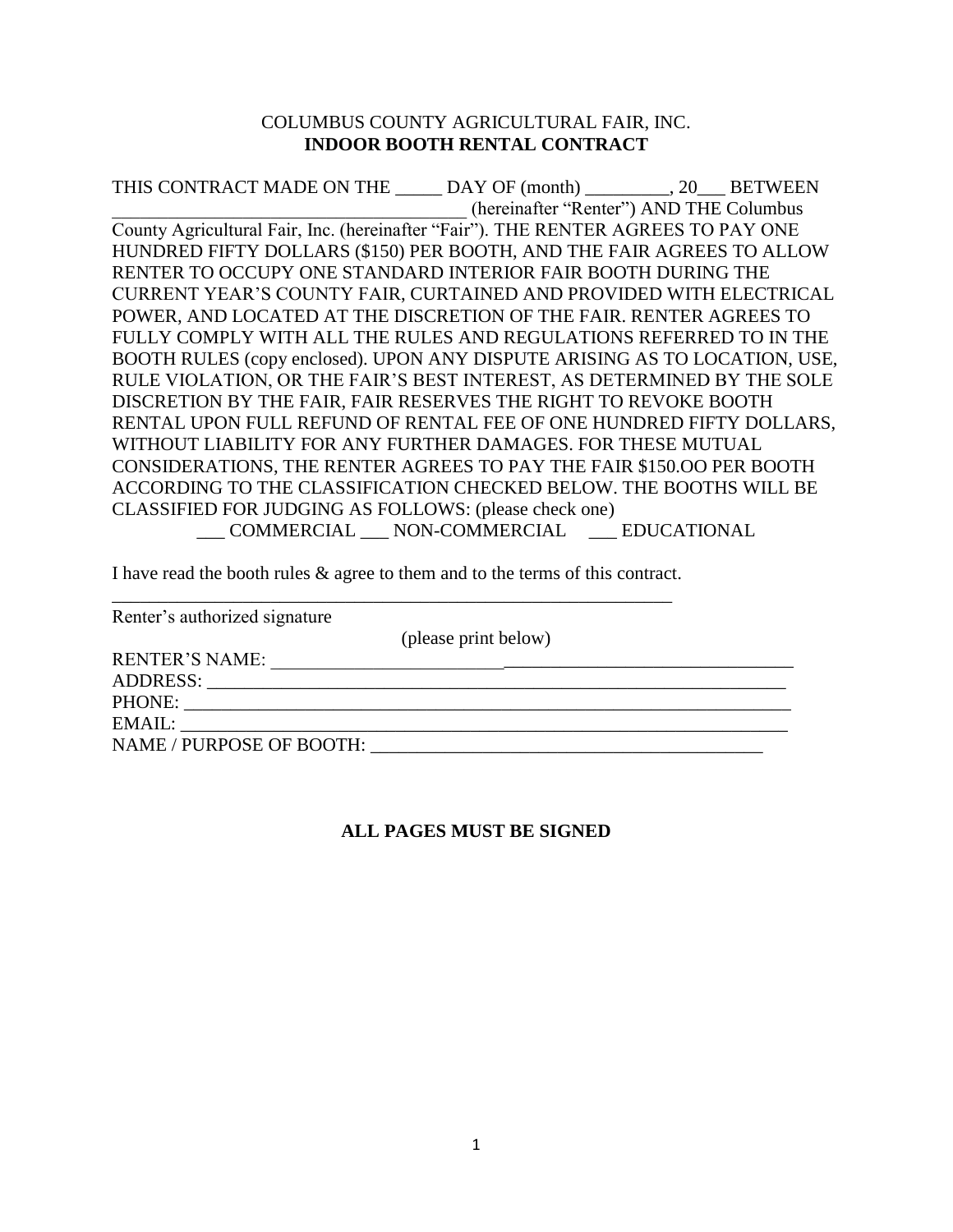## **BOOTH RENTAL RULES**

- 1. All booths must be set up by 5:00 pm MONDAY, OCTOBER 10, 2016. It will be the exhibitor's responsibility to have someone in the booth prior to the gates opening and until the Fair closes each night. THE BOOTH SHOULD ALSO BE MANNED DURING SENIOR CITIZENS DAY (Wednesday, October 12, 2016, open at 1:00 pm.) ALL BOOTHS MUST REMAIN IN PLACE UNTIL MONDAY OCTOBER 17, 2016 AT 9:00 AM. NO EXCEPTIONS!! Booths will be judged Tuesday, October 11, 2016.
- 2. NO AUTOMOBILES OR OTHER VEHICLES WILL BE ALLOWED TO SERVICE A BOOTH, EATING STANDS, SHOWS OR CONCESSIONS AFTER 2:00 PM ON TUESDAY, WEDNESDAY, THURSDAY AND FRIDAY AND AFTER 11:00 AM ON SATURDAY AND SUNDAY. NO EXHIBITOR OR WORKERS VEHICLE WILL BE ALLOWED INSIDE THE FAIRGROUNDS AFTER THE GATES OPEN TO THE PUBLIC. ANY VEHICLE WITHIN THE FAIR GROUNDS AFTER THE OPENING OF THE GATES TO THE PUBLIC WILL BE TOWED AT THE OWNER'S EXPENSE.
- 3. The Fair will assume no responsibility for fire, theft, or damage to a vehicle during the time of the Fair.
- 4. All persons are requested to stay out of designated danger areas, as the Fair will not be responsible for any accidents in these areas. Any person or persons shall not obstruct any passage of roadway on the fairgrounds with an automobile or another vehicle. Should this occur, they will forthwith remove the vehicle or be subject to the penalty of a misdemeanor and expulsion from the grounds or have the vehicle towed at the owner's expense.
- 5. No person will be allowed to distribute any advertising or handbills on the Fairgrounds or in any building or passageway except advertising which may be handed out from a rental space occupied by his or her exhibit, all subject to the approval of the Fair Manager. This also includes the peddling, hawking, selling or distributing of materials, which will not be allowed except from a rented space assigned by the Fair Manager. No person will be allowed to have in a booth or distribute from the booth any and all articles that are obnoxious or repulsive in character. Should this occur, the person(s) will be forbidden entry or if already entered, without it being known, shall be removed at once.

\_\_\_\_\_\_\_\_\_\_\_\_\_\_\_\_\_\_\_\_\_\_\_\_\_\_\_\_\_\_\_\_\_\_\_\_\_ \_\_\_\_\_\_\_\_\_\_\_\_\_\_\_\_\_\_\_\_\_\_\_\_\_\_\_\_

RENTER SIGNATURE: DATE